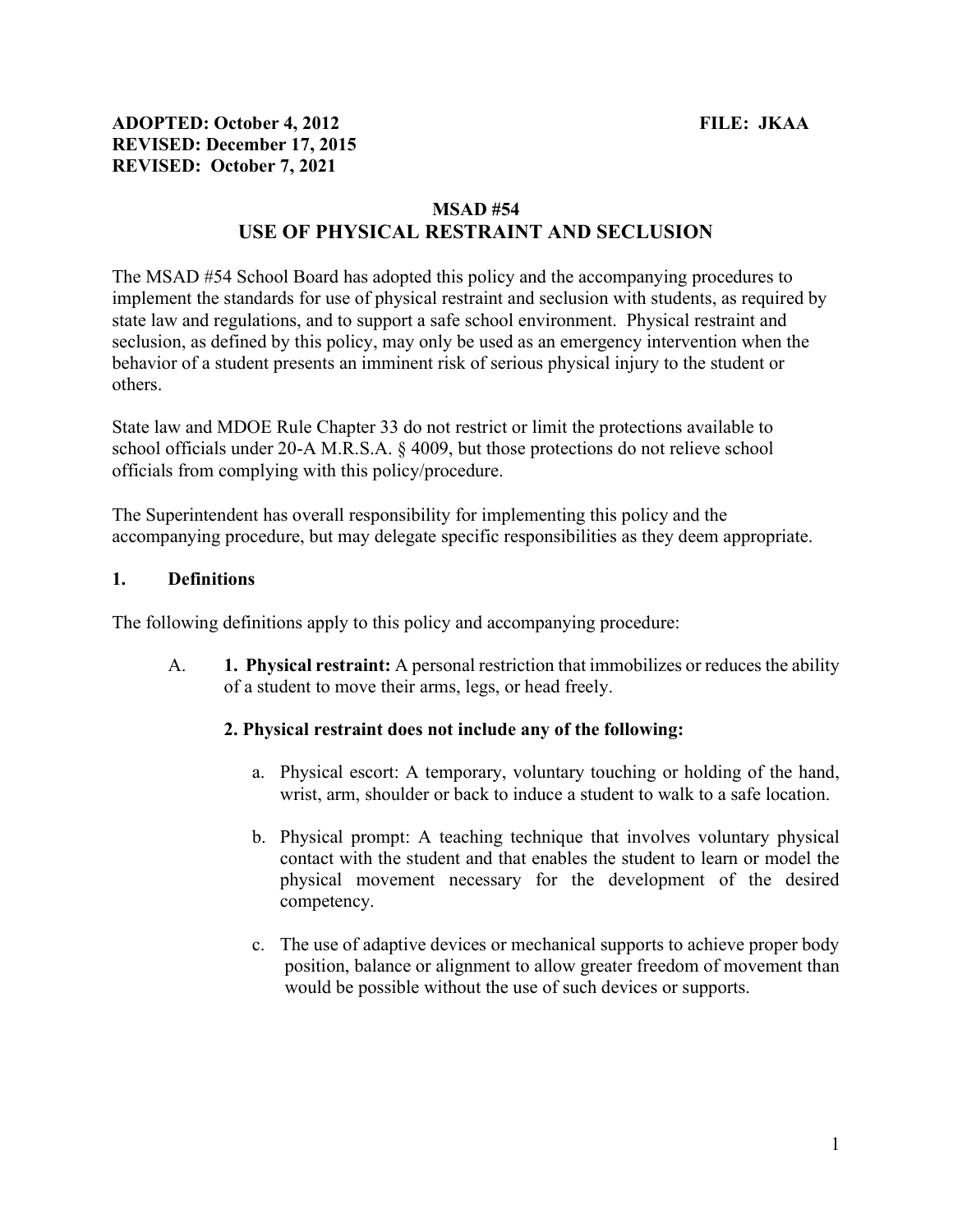- d. The use of vehicle safety restraints when used as intended during the transport of a student in a moving vehicle.
- B. 1. Seclusion: The involuntary isolation or confinement of a student alone in a room or clearly defined area from which the student does not feel free to go or is physically denied exit.

### 2. Seclusion does not include:

a. Timeout: An intervention where a student requests, or complies with an adult request for, a break.

### 2. Procedures for Implementing Physical Restraint and Seclusion

The requirements for implementing physical restraint and seclusion, as well as incident notices, documentation and reporting are included in the accompanying procedure, JKAA-R.

### 3. Annual Notice of Policy/Procedure

MSAD #54 shall provide annual notice to parents/legal guardians of this policy/procedure by means determined by the Superintendent/designee

# 4. Training Requirements

- A. All school staff and contracted providers shall receive an annual overview of this policy/procedure.
- B. MSAD #54 will ensure that there are a sufficient number of administrators/designees, special education and other staff who maintain certification in a restraint and seclusion training program approved by the Maine Department of Education. A list of certified staff shall be updated annually and maintained in the Special Education Office, in each school office and in the school unit's Emergency Management Plan.

# 5. Parent/Legal Guardian Complaint Procedure

A parent/legal guardian who has a complaint concerning the implementation of this policy/procedure must submit it in writing to the Superintendent/designee as soon as possible. The Superintendent/designee shall investigate the complaint and provide written findings to the parent/legal guardian within twenty (20) business days, if practicable.